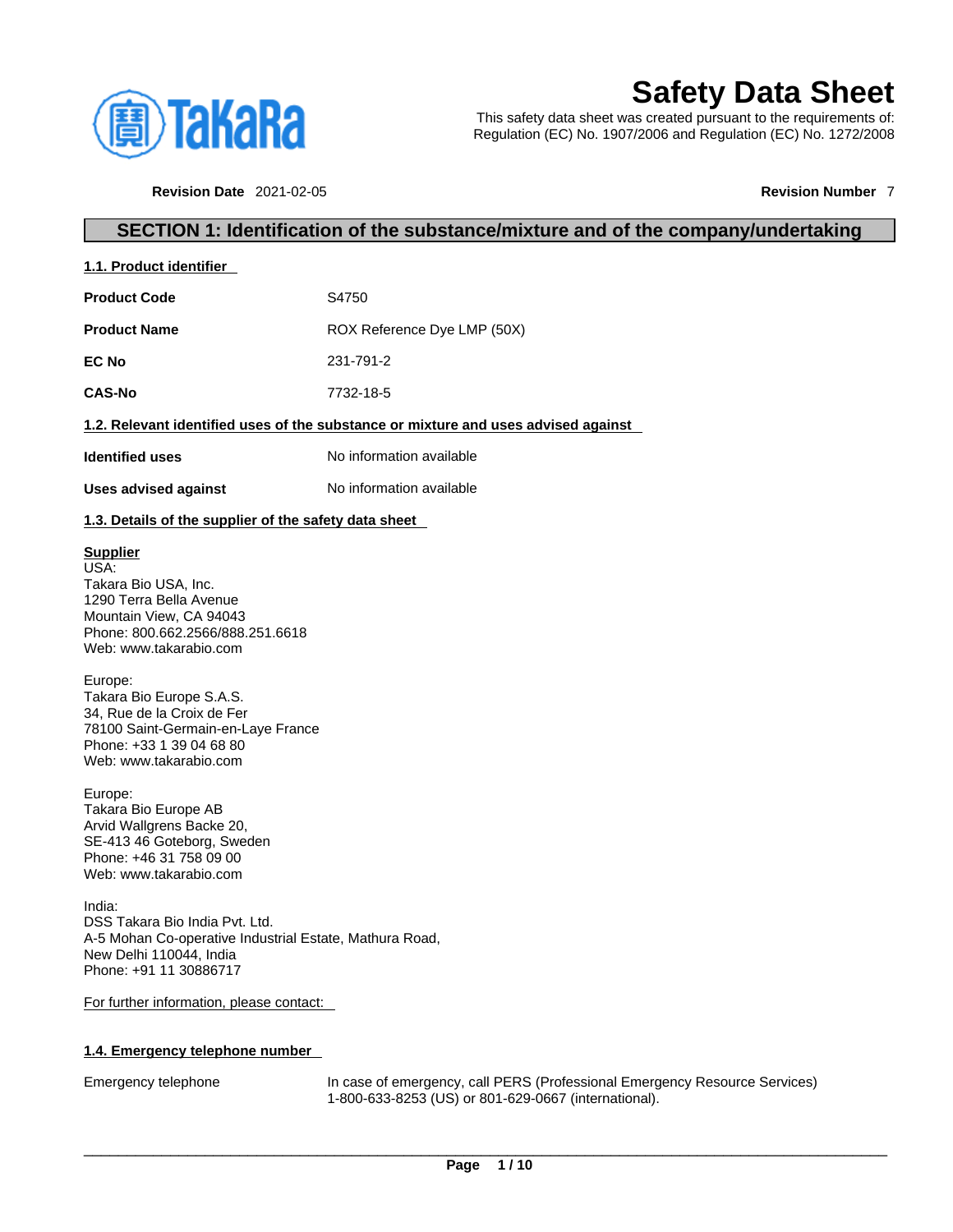## **SECTION 2: Hazards identification**

## **2.1. Classification of the substance or mixture**

*Regulation (EC) No 1272/2008*  This mixture is classified as not hazardous according to regulation (EC) 1272/2008 [CLP]

## **2.2. Label elements**

This mixture is classified as not hazardous according to regulation (EC) 1272/2008 [CLP] **Hazard statements** This mixture is classified as not hazardous according to regulation (EC) 1272/2008 [CLP]

## **2.3. Other hazards**

No information available.

## **SECTION 3: Composition/information on ingredients**

## **3.1 Substances**

Not applicable

#### **3.2 Mixtures**

#### **Full text of H- and EUH-phrases: see section 16**

*Acute Toxicity Estimate No information available* 

This product does not contain candidate substances of very high concern at a concentration >=0.1% (Regulation (EC) No. 1907/2006 (REACH), Article 59)

## **SECTION 4: First aid measures**

## **4.1. Description of first aid measures**

| <b>Inhalation</b>                                                               | Remove to fresh air.                                                                                                    |  |
|---------------------------------------------------------------------------------|-------------------------------------------------------------------------------------------------------------------------|--|
| Eye contact                                                                     | Rinse thoroughly with plenty of water for at least 15 minutes, lifting lower and upper eyelids.<br>Consult a physician. |  |
| <b>Skin contact</b>                                                             | Wash skin with soap and water. In the case of skin irritation or allergic reactions see a<br>physician.                 |  |
| Ingestion                                                                       | Clean mouth with water and drink afterwards plenty of water.                                                            |  |
| 4.2. Most important symptoms and effects, both acute and delayed                |                                                                                                                         |  |
| <b>Symptoms</b>                                                                 | No information available.                                                                                               |  |
| 4.3. Indication of any immediate medical attention and special treatment needed |                                                                                                                         |  |
| Note to physicians                                                              | Treat symptomatically.                                                                                                  |  |
|                                                                                 |                                                                                                                         |  |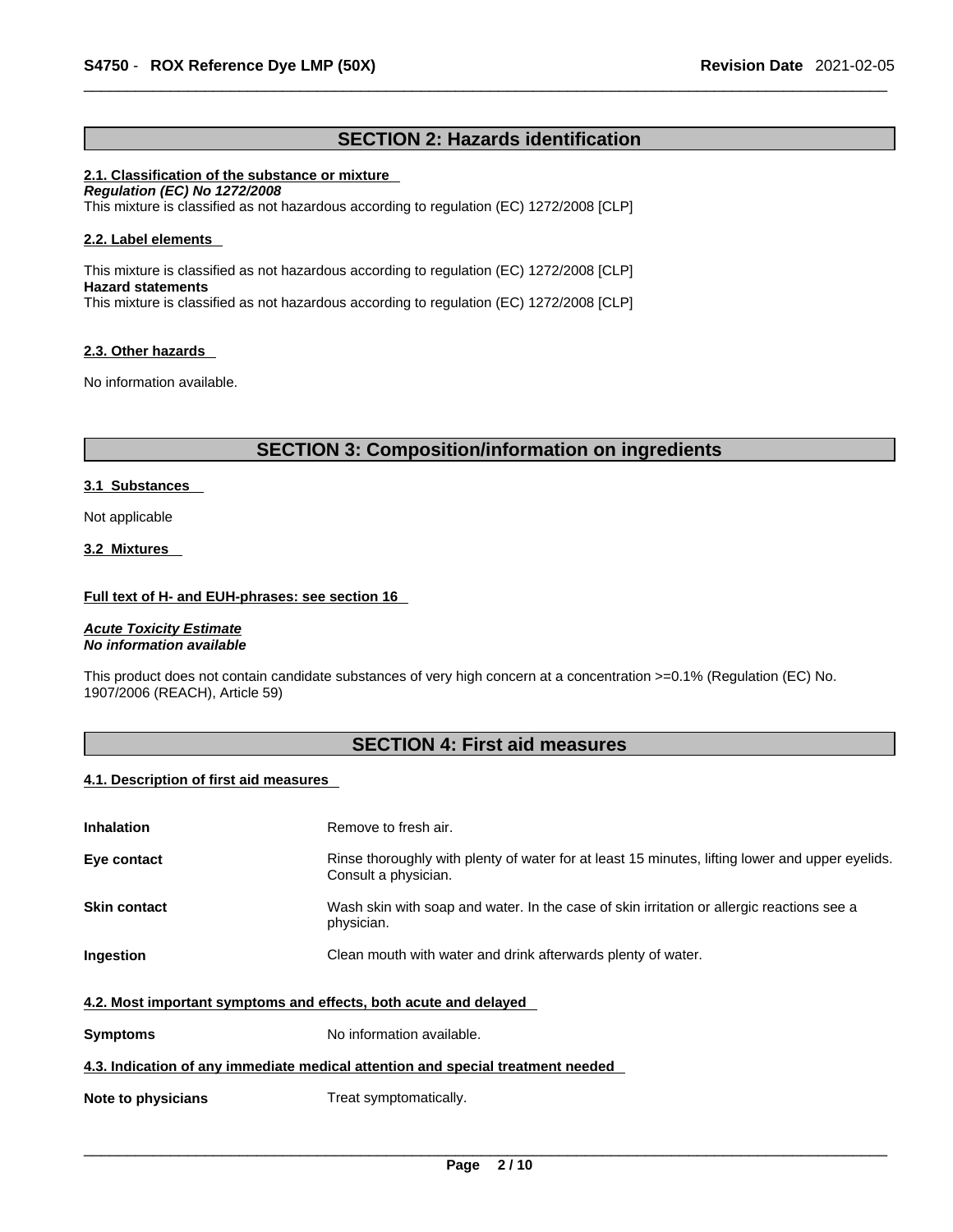# **SECTION 5: Firefighting measures 5.1. Extinguishing media Suitable Extinguishing Media** Use extinguishing measures that are appropriate to local circumstances and the surrounding environment. **Large Fire Example 20** CAUTION: Use of water spray when fighting fire may be inefficient. **Unsuitable extinguishing media** Do not scatter spilled material with high pressure water streams. **5.2. Special hazards arising from the substance or mixture Specific hazards arising from the chemical** No information available. **5.3. Advice for firefighters Special protective equipment for fire-fighters** Firefighters should wear self-contained breathing apparatus and full firefighting turnout gear. Use personal protection equipment. **SECTION 6: Accidental release measures 6.1. Personal precautions, protective equipment and emergency procedures Personal precautions** Ensure adequate ventilation. **For emergency responders** Use personal protection recommended in Section 8. **6.2. Environmental precautions Environmental precautions** See Section 12 for additional Ecological Information. **6.3. Methods and material for containment and cleaning up Methods for containment** Prevent further leakage or spillage if safe to do so. **Methods for cleaning up** Take up mechanically, placing in appropriate containers for disposal. **Prevention of secondary hazards** Clean contaminated objects and areas thoroughly observing environmental regulations. **6.4. Reference to other sections Reference to other sections** See section 8 for more information. See section 13 for more information. **SECTION 7: Handling and storage**

## **7.1. Precautions for safe handling**

| Advice on safe handling                                           | Ensure adequate ventilation.                                           |
|-------------------------------------------------------------------|------------------------------------------------------------------------|
| <b>General hygiene considerations</b>                             | Handle in accordance with good industrial hygiene and safety practice. |
| 7.2. Conditions for safe storage, including any incompatibilities |                                                                        |
| <b>Storage Conditions</b>                                         | Keep container tightly closed in a dry and well-ventilated place.      |
| $70.04 - 10 = 100$                                                |                                                                        |

## **7.3. Specific end use(s)**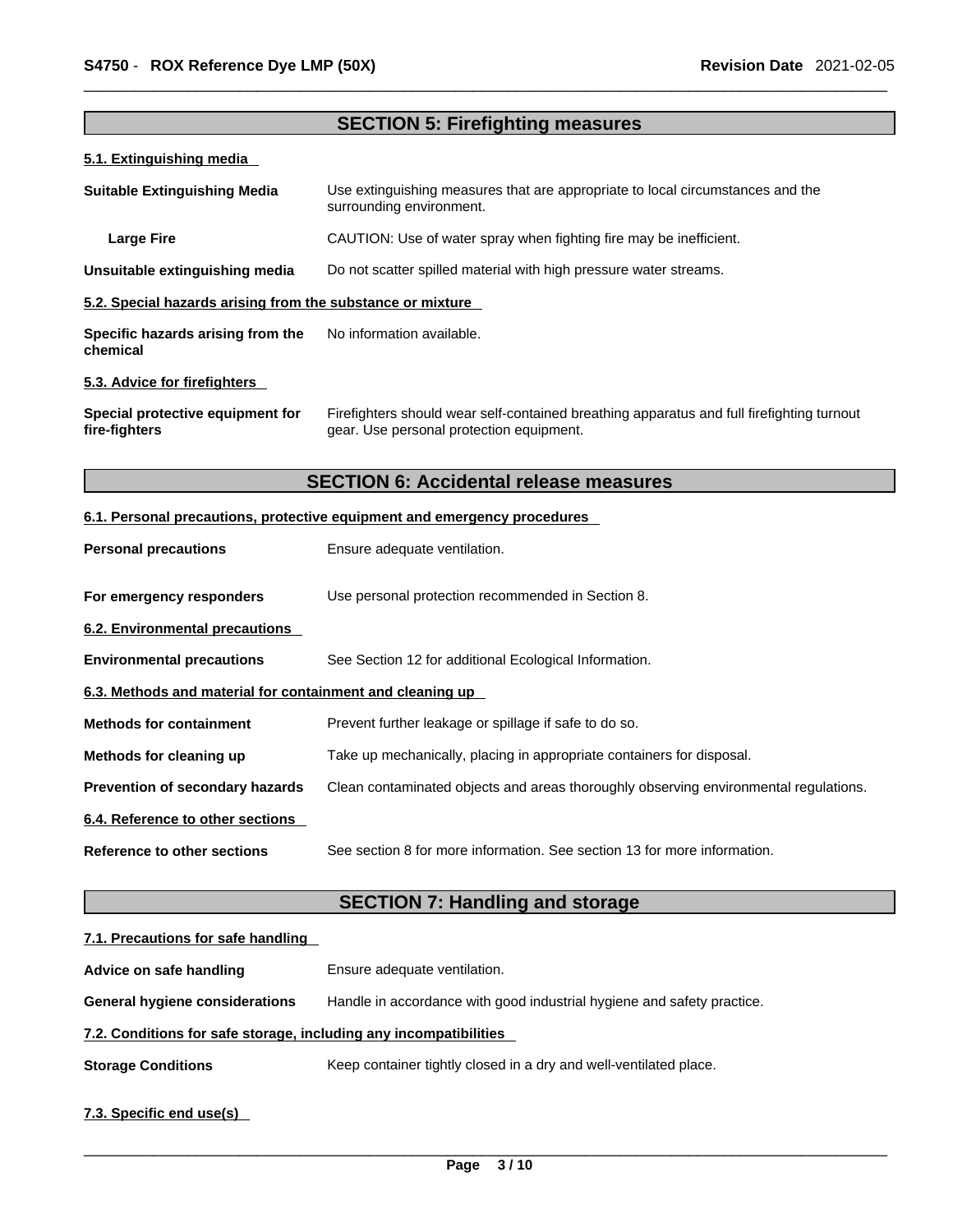## **Identified uses**

## **SECTION 8: Exposure controls/personal protection**

## **8.1. Control parameters**

**Exposure Limits** This product, as supplied, does not contain any hazardous materials with occupational exposure limits established by the region specific regulatory bodies.

#### **Biological occupational exposure limits**

This product, as supplied, does not contain any hazardous materials with biological limits established by the region specific regulatory bodies.

| Derived No Effect Level (DNEL)<br><b>Predicted No Effect Concentration</b><br>(PNEC) | No information available.<br>No information available.                                                                                                                      |
|--------------------------------------------------------------------------------------|-----------------------------------------------------------------------------------------------------------------------------------------------------------------------------|
| 8.2. Exposure controls                                                               |                                                                                                                                                                             |
| <b>Personal Protective Equipment</b>                                                 |                                                                                                                                                                             |
| Eye/face protection                                                                  | No special protective equipment required.                                                                                                                                   |
| Skin and body protection                                                             | No special protective equipment required.                                                                                                                                   |
| <b>Respiratory protection</b>                                                        | No protective equipment is needed under normal use conditions. If exposure limits are<br>exceeded or irritation is experienced, ventilation and evacuation may be required. |
| <b>General hygiene considerations</b>                                                | Handle in accordance with good industrial hygiene and safety practice.                                                                                                      |
| <b>Environmental exposure controls</b>                                               | No information available.                                                                                                                                                   |

## **SECTION 9: Physical and chemical properties**

#### **9.1. Information on basic physical and chemical properties**

| <b>Physical state</b>            | Liquid                   |                          |  |
|----------------------------------|--------------------------|--------------------------|--|
| Appearance                       | Pink                     |                          |  |
| Color                            | Pink                     |                          |  |
| Odor                             | Odorless.                |                          |  |
| <b>Odor Threshold</b>            | No information available |                          |  |
| <b>Property</b>                  | Values                   | Remarks • Method         |  |
| Melting point / freezing point   | No data available        | None known               |  |
| Boiling point/boiling range (°C) | No data available        | None known               |  |
| Flammability (solid, gas)        | No data available        | None known               |  |
| <b>Flammability Limit in Air</b> |                          | None known               |  |
| Upper flammability limit:        | No data available        |                          |  |
| Lower flammability limit:        | No data available        |                          |  |
| <b>Flash point</b>               | No data available        | Open cup                 |  |
| <b>Autoignition temperature</b>  | No data available        | None known               |  |
| <b>Decomposition temperature</b> |                          | None known               |  |
| рH                               |                          | None known               |  |
| pH (as aqueous solution)         | No data available        | No information available |  |
| <b>Kinematic viscosity</b>       | No data available        | None known               |  |
| <b>Dynamic Viscosity</b>         | No data available        | None known               |  |
| <b>Water solubility</b>          | No data available        | None known               |  |
|                                  |                          |                          |  |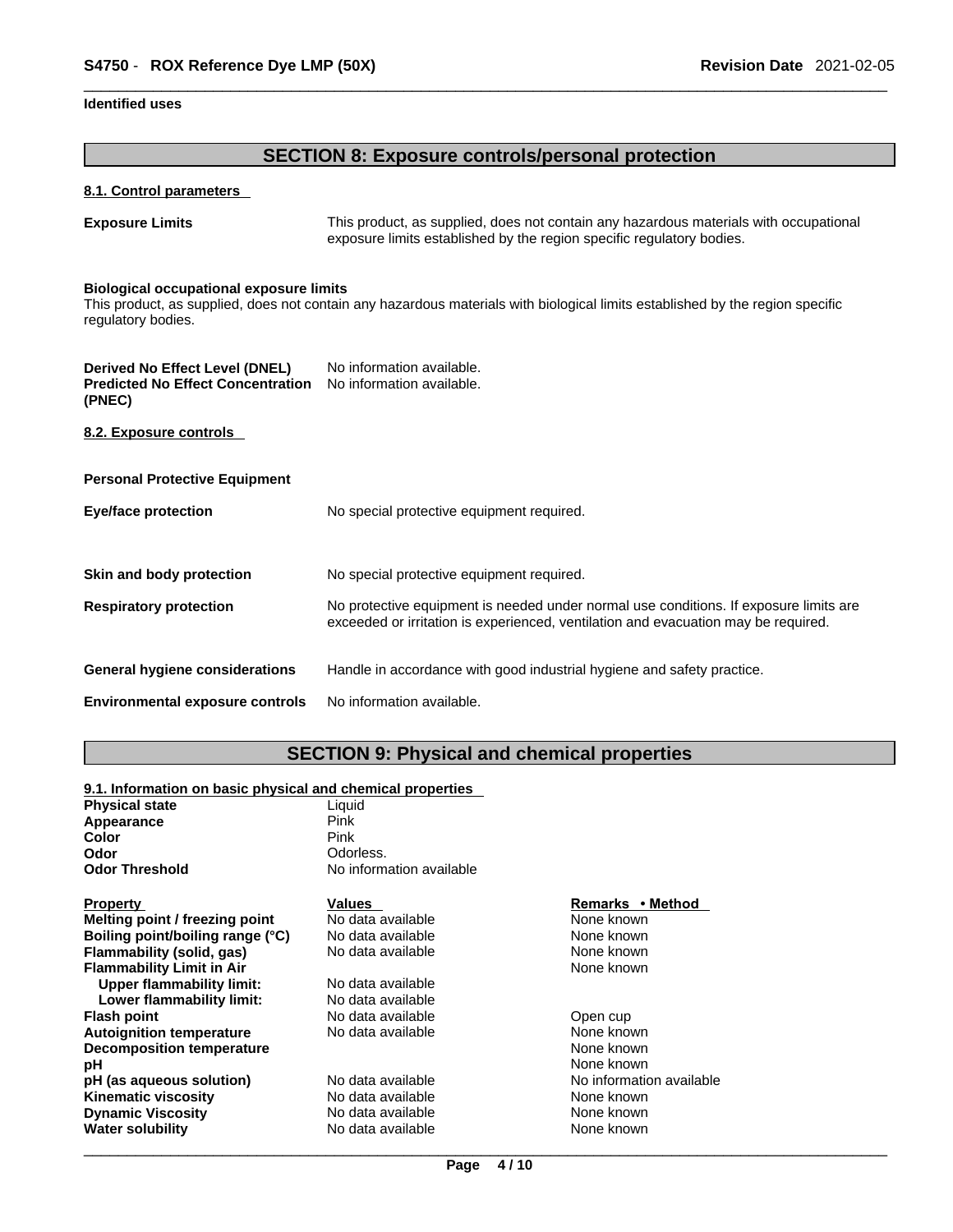## \_\_\_\_\_\_\_\_\_\_\_\_\_\_\_\_\_\_\_\_\_\_\_\_\_\_\_\_\_\_\_\_\_\_\_\_\_\_\_\_\_\_\_\_\_\_\_\_\_\_\_\_\_\_\_\_\_\_\_\_\_\_\_\_\_\_\_\_\_\_\_\_\_\_\_\_\_\_\_\_\_\_\_\_\_\_\_\_\_\_\_\_\_ **S4750** - **ROX Reference Dye LMP (50X) Revision Date** 2021-02-05

| Solubility in other solvents                                                                       | No data available                            | None known |
|----------------------------------------------------------------------------------------------------|----------------------------------------------|------------|
| <b>Partition coefficient</b>                                                                       | No data available                            | None known |
| Vapor pressure                                                                                     | No data available                            | None known |
| <b>Relative density</b>                                                                            |                                              | None known |
| <b>Bulk Density</b>                                                                                | No data available                            |            |
| <b>Liquid Density</b>                                                                              | No data available                            |            |
| Vapor density                                                                                      | No data available                            | None known |
| <b>Particle characteristics</b>                                                                    |                                              |            |
| <b>Particle Size</b>                                                                               | No information available                     |            |
| <b>Particle Size Distribution</b>                                                                  | No information available                     |            |
| 9.2. Other information                                                                             |                                              |            |
| 9.2.1. Information with regard to physical hazard classes                                          |                                              |            |
| Not applicable                                                                                     |                                              |            |
| 9.2.2. Other safety characteristics<br>No information available                                    |                                              |            |
|                                                                                                    | <b>SECTION 10: Stability and reactivity</b>  |            |
| 10.1. Reactivity                                                                                   |                                              |            |
| <b>Reactivity</b>                                                                                  | No information available.                    |            |
| 10.2. Chemical stability                                                                           |                                              |            |
| <b>Stability</b>                                                                                   | Stable under normal conditions.              |            |
| <b>Explosion Data</b><br>Sensitivity to mechanical impact None.<br>Sensitivity to static discharge | None.                                        |            |
| 10.3. Possibility of hazardous reactions                                                           |                                              |            |
| Possibility of hazardous reactions None under normal processing.                                   |                                              |            |
| 10.4. Conditions to avoid                                                                          |                                              |            |
| <b>Conditions to avoid</b>                                                                         | None known based on information supplied.    |            |
| 10.5. Incompatible materials                                                                       |                                              |            |
| Incompatible materials                                                                             | None known based on information supplied.    |            |
| 10.6. Hazardous decomposition products                                                             |                                              |            |
| Hazardous Decomposition Products None known based on information supplied.                         |                                              |            |
|                                                                                                    |                                              |            |
|                                                                                                    | <b>SECTION 11: Toxicological information</b> |            |

## **11.1. Information on hazard classes as defined in Regulation (EC) No 1272/2008**

## **Information on likely routes of exposure**

#### **Product Information**

| <b>Inhalation</b>   | Specific test data for the substance or mixture is not available. |
|---------------------|-------------------------------------------------------------------|
| Eye contact         | Specific test data for the substance or mixture is not available. |
| <b>Skin contact</b> | Specific test data for the substance or mixture is not available. |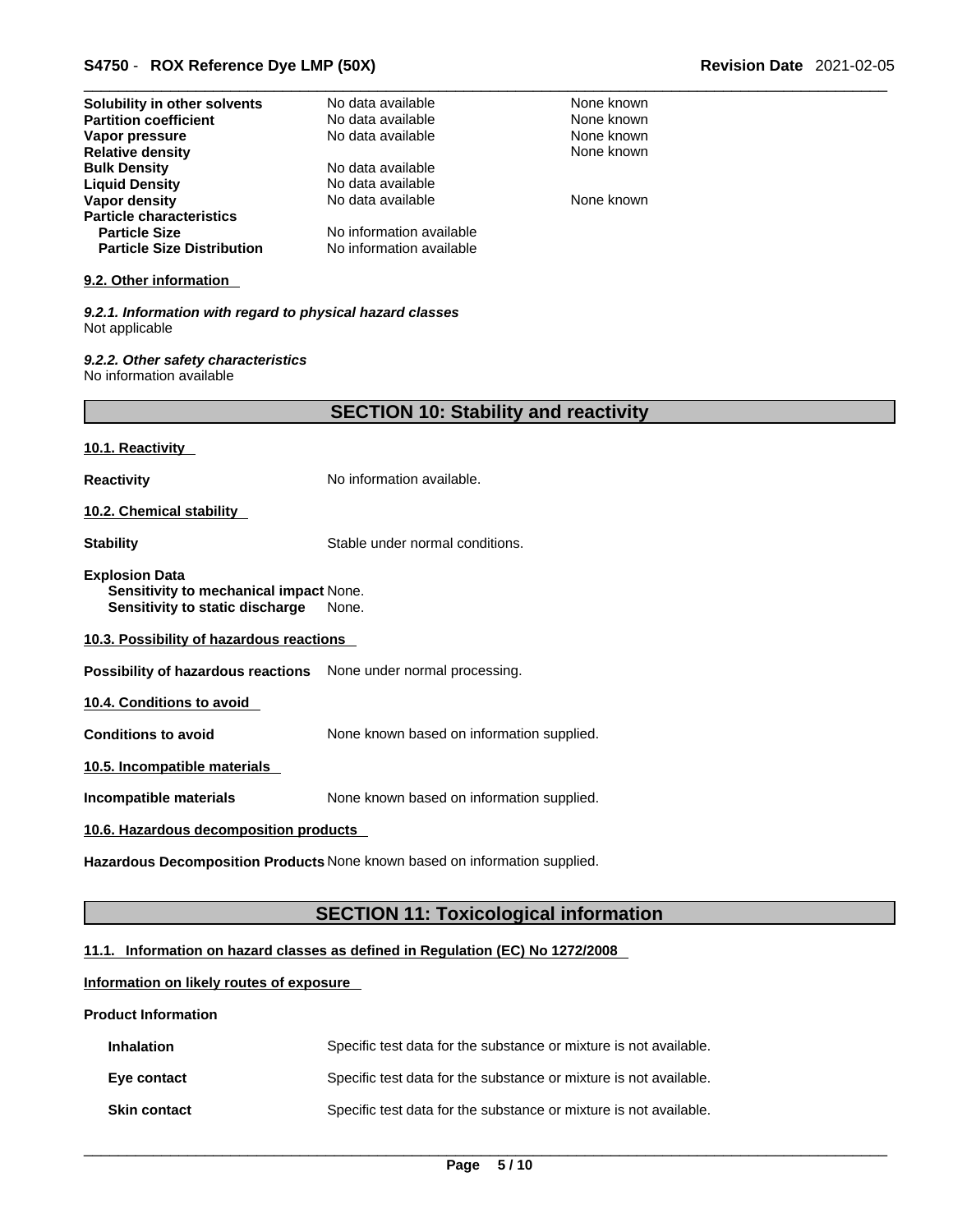| Ingestion | Specific test data for the substance or mixture is not available. |
|-----------|-------------------------------------------------------------------|
|           |                                                                   |

## **<u>Symptoms related to the physical, chemical and toxicological characteristics</u>**

**Symptoms** No information available.

**Numerical measures of toxicity**

**Acute toxicity** 

## **Delayed and immediate effects as well as chronic effects from short and long-term exposure**

| <b>Skin corrosion/irritation</b>        | No information available.                                                 |  |
|-----------------------------------------|---------------------------------------------------------------------------|--|
| Serious eye damage/eye irritation       | No information available.                                                 |  |
| Respiratory or skin sensitization       | No information available.                                                 |  |
| <b>Germ cell mutagenicity</b>           | No information available.                                                 |  |
| Carcinogenicity                         | No information available.                                                 |  |
| <b>Reproductive toxicity</b>            | No information available.                                                 |  |
| <b>STOT - single exposure</b>           | No information available.                                                 |  |
| <b>STOT - repeated exposure</b>         | No information available.                                                 |  |
| <b>Aspiration hazard</b>                | No information available.                                                 |  |
| 11.2. Information on other hazards      |                                                                           |  |
| 11.2.1. Endocrine disrupting properties |                                                                           |  |
| <b>Endocrine disrupting properties</b>  | No information available.                                                 |  |
| 11.2.2. Other information               |                                                                           |  |
| Other adverse effects                   | No information available.                                                 |  |
|                                         | <b>SECTION 12: Ecological information</b>                                 |  |
| 12.1. Toxicity                          |                                                                           |  |
| <b>Ecotoxicity</b>                      | The environmental impact of this product has not been fully investigated. |  |

**Unknown aquatic toxicity** Contains 0.744 % of components with unknown hazards to the aquatic environment.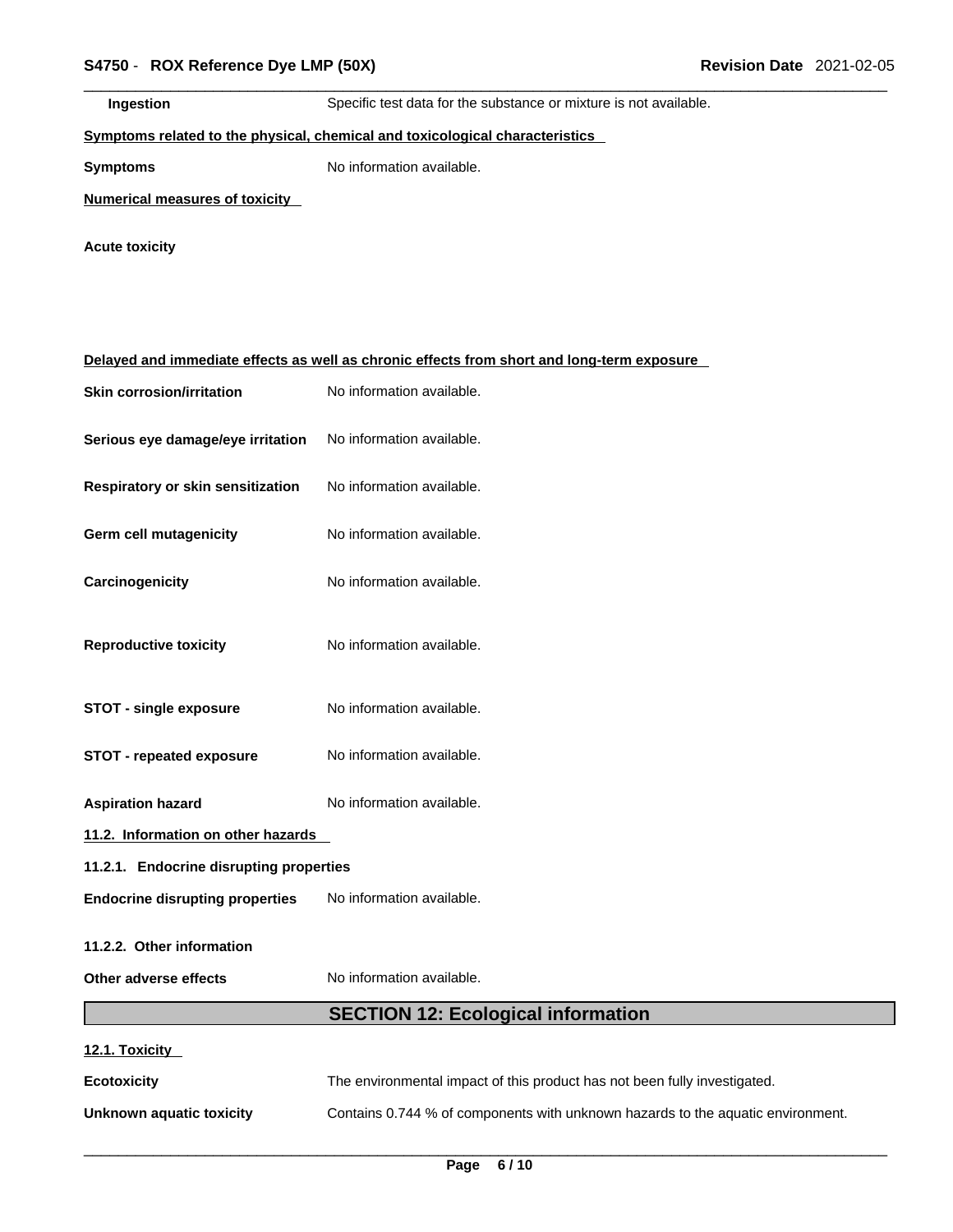| No information available.<br>Persistence and degradability<br>12.3. Bioaccumulative potential<br>No information available.<br><b>Bioaccumulation</b><br><u>12.4. Mobility in soil</u><br>No information available.<br><b>Mobility in soil</b><br>12.5. Results of PBT and vPvB assessment<br>No information available.<br><b>PBT and vPvB assessment</b><br>12.6. Endocrine disrupting properties<br>No information available.<br><b>Endocrine disrupting properties</b> | 12.2. Persistence and degradability |  |  |
|--------------------------------------------------------------------------------------------------------------------------------------------------------------------------------------------------------------------------------------------------------------------------------------------------------------------------------------------------------------------------------------------------------------------------------------------------------------------------|-------------------------------------|--|--|
|                                                                                                                                                                                                                                                                                                                                                                                                                                                                          |                                     |  |  |
|                                                                                                                                                                                                                                                                                                                                                                                                                                                                          |                                     |  |  |
|                                                                                                                                                                                                                                                                                                                                                                                                                                                                          |                                     |  |  |
|                                                                                                                                                                                                                                                                                                                                                                                                                                                                          |                                     |  |  |
|                                                                                                                                                                                                                                                                                                                                                                                                                                                                          |                                     |  |  |
|                                                                                                                                                                                                                                                                                                                                                                                                                                                                          |                                     |  |  |
|                                                                                                                                                                                                                                                                                                                                                                                                                                                                          |                                     |  |  |
|                                                                                                                                                                                                                                                                                                                                                                                                                                                                          |                                     |  |  |
|                                                                                                                                                                                                                                                                                                                                                                                                                                                                          |                                     |  |  |

## **12.7. Other adverse effects**

No information available.

## **SECTION 13: Disposal considerations**

#### **13.1. Waste treatment methods**

| Waste from residues/unused    | Dispose of in accordance with local regulations. Dispose of waste in accordance with |
|-------------------------------|--------------------------------------------------------------------------------------|
| products                      | environmental legislation.                                                           |
| <b>Contaminated packaging</b> | Do not reuse empty containers.                                                       |

## **SECTION 14: Transport information**

**IATA 14.1 UN number or ID number** Not regulated<br>**14.2 UN proper shipping name** No information available **14.2 UN proper shipping name** No information<br>**14.3 Transport hazard class(es)** Not regulated **14.3 Transport hazard class(es)** Not regulated **14.4 Packing group** Not regulated **14.4 Packing group** 14.5 Environmental hazards Not applicable **14.6 Special precautions for user Special Provisions** None **IMDG 14.1 UN number or ID number** Not regulated<br>**14.2 UN proper shipping name** No information available **14.2 UN proper shipping name** No information<br>**14.3 Transport hazard class(es)** Not regulated **14.3 Transport hazard class(es) 14.4 Packing group Mot regulated** 14.5 Environmental hazards Not applicable **14.6 Special precautions for user Special Provisions** None **14.7 Maritime transport in bulk according to IMO instruments**

## **RID**

**14.1 UN number or ID number** Not regulated<br>**14.2 UN proper shipping name** No information available **14.2 UN proper shipping name** 

No information available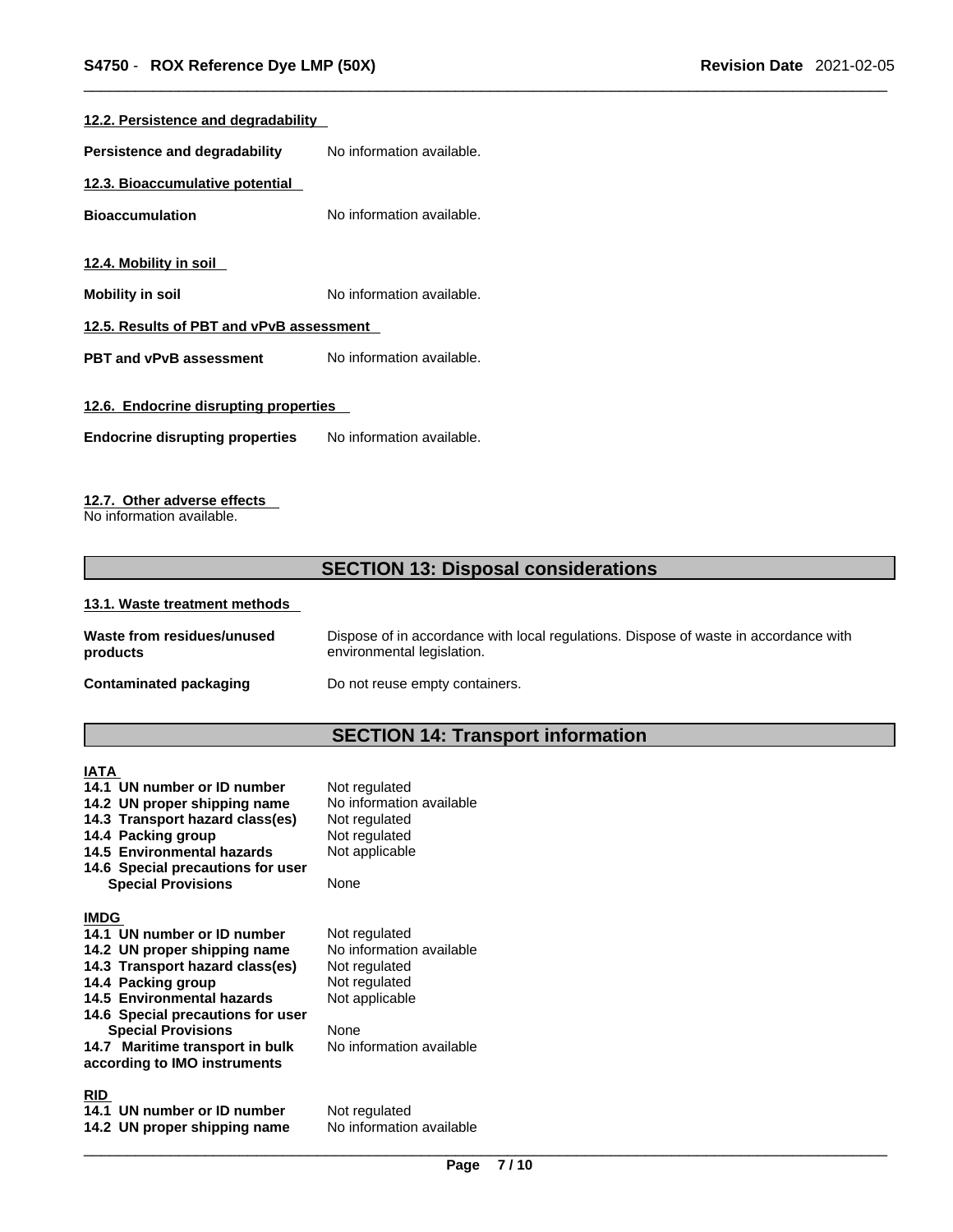| Not regulated            |
|--------------------------|
| Not regulated            |
| Not applicable           |
|                          |
| <b>None</b>              |
|                          |
|                          |
| Not regulated            |
| No information available |
| Not regulated            |
| Not regulated            |
|                          |
| Not applicable           |
|                          |
|                          |

## **SECTION 15: Regulatory information**

**15.1. Safety, health and environmental regulations/legislation specific for the substance or mixture**

#### **European Union**

Take note of Directive 98/24/EC on the protection of the health and safety of workers from the risks related to chemical agents at work.

#### **Authorizations and/or restrictions on use:**

This product does not contain substances subject to authorization (Regulation (EC) No. 1907/2006 (REACH), Annex XIV) This product does not contain substances subject to restriction (Regulation (EC) No. 1907/2006 (REACH), Annex XVII)

#### **Persistent Organic Pollutants**

Not applicable

**Ozone-depleting substances (ODS) regulation (EC) 1005/2009** Not applicable

| International Inventories |  |
|---------------------------|--|
| <b>TSCA</b>               |  |
| <b>DSL/NDSL</b>           |  |
| <b>EINECS/ELINCS</b>      |  |
| <b>ENCS</b>               |  |
| <b>IECSC</b>              |  |
| <b>KECL</b>               |  |
| <b>PICCS</b>              |  |
| <b>AICS</b>               |  |

 **Legend:** 

 **TSCA** - United States Toxic Substances Control Act Section 8(b) Inventory  **DSL/NDSL** - Canadian Domestic Substances List/Non-Domestic Substances List  **EINECS/ELINCS** - European Inventory of Existing Chemical Substances/European List of Notified Chemical Substances  **ENCS** - Japan Existing and New Chemical Substances  **IECSC** - China Inventory of Existing Chemical Substances  **KECL** - Korean Existing and Evaluated Chemical Substances  **PICCS** - Philippines Inventory of Chemicals and Chemical Substances  **AICS** - Australian Inventory of Chemical Substances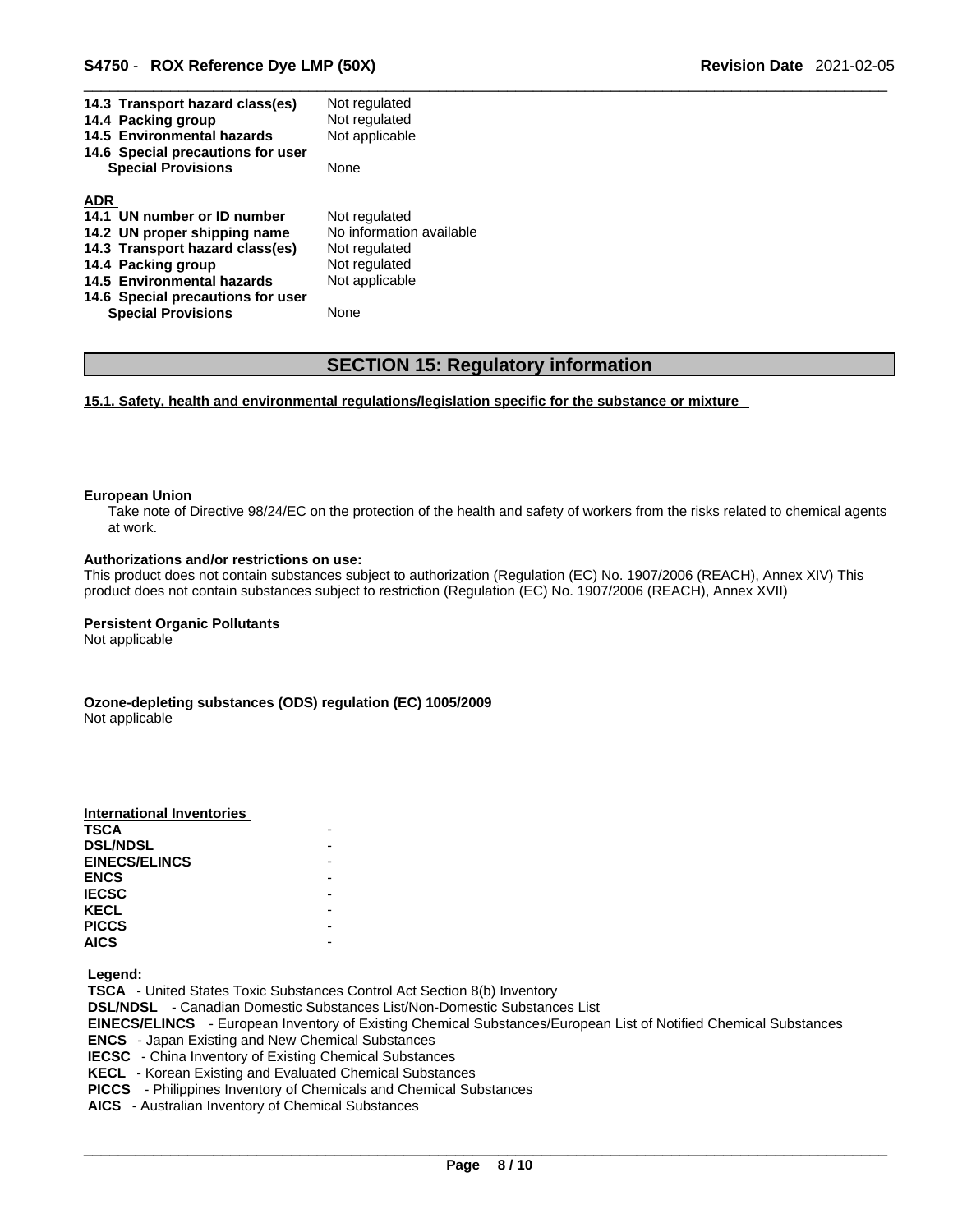Short term exposure limit

## **15.2. Chemical safety assessment**

**Chemical Safety Assessment** No information available

## **SECTION 16: Other information**

#### **Key or legend to abbreviations and acronyms used in the safety data sheet**

#### **Legend**

SVHC: Substances of Very High Concern for Authorization:

#### **Legend Section 8: EXPOSURE CONTROLS/PERSONAL PROTECTION**

| TWA     | Time weighted average | STEL | Short term expos |
|---------|-----------------------|------|------------------|
| Ceiling | Maximum limit value   |      | Skin designation |

| <b>Classification procedure</b>                                 |                           |  |  |
|-----------------------------------------------------------------|---------------------------|--|--|
| Classification according to Regulation (EC) No. 1272/2008 [CLP] | Method Used               |  |  |
| Acute oral toxicity                                             | Calculation method        |  |  |
| Acute dermal toxicity                                           | Calculation method        |  |  |
| Acute inhalation toxicity - gas                                 | Calculation method        |  |  |
| Acute inhalation toxicity - vapor                               | Calculation method        |  |  |
| Acute inhalation toxicity - dust/mist                           | Calculation method        |  |  |
| Skin corrosion/irritation                                       | Calculation method        |  |  |
| Serious eye damage/eye irritation                               | <b>Calculation method</b> |  |  |
| Respiratory sensitization                                       | Calculation method        |  |  |
| Skin sensitization                                              | Calculation method        |  |  |
| Mutagenicity                                                    | Calculation method        |  |  |
| Carcinogenicity                                                 | Calculation method        |  |  |
| Reproductive toxicity                                           | Calculation method        |  |  |
| STOT - single exposure                                          | Calculation method        |  |  |
| STOT - repeated exposure                                        | Calculation method        |  |  |
| Acute aquatic toxicity                                          | Calculation method        |  |  |
| Chronic aquatic toxicity                                        | Calculation method        |  |  |
| Aspiration hazard                                               | Calculation method        |  |  |
| Ozone                                                           | Calculation method        |  |  |

## **Key literature references and sources for data used to compile the SDS**

Agency for Toxic Substances and Disease Registry (ATSDR) U.S. Environmental Protection Agency ChemView Database European Food Safety Authority (EFSA) EPA (Environmental Protection Agency) Acute Exposure Guideline Level(s) (AEGL(s)) U.S. Environmental Protection Agency Federal Insecticide, Fungicide, and Rodenticide Act U.S. Environmental Protection Agency High Production Volume Chemicals Food Research Journal Hazardous Substance Database International Uniform Chemical Information Database (IUCLID) Japan GHS Classification Australia National Industrial Chemicals Notification and Assessment Scheme (NICNAS) NIOSH (National Institute for Occupational Safety and Health) National Library of Medicine's ChemID Plus (NLM CIP) National Library of Medicine's PubMed database (NLM PUBMED) National Toxicology Program (NTP) New Zealand's Chemical Classification and Information Database (CCID) Organization for Economic Co-operation and Development Environment, Health, and Safety Publications Organization for Economic Co-operation and Development High Production Volume Chemicals Program Organization for Economic Co-operation and Development Screening Information Data Set World Health Organization

#### **Revision Date** 2021-02-05